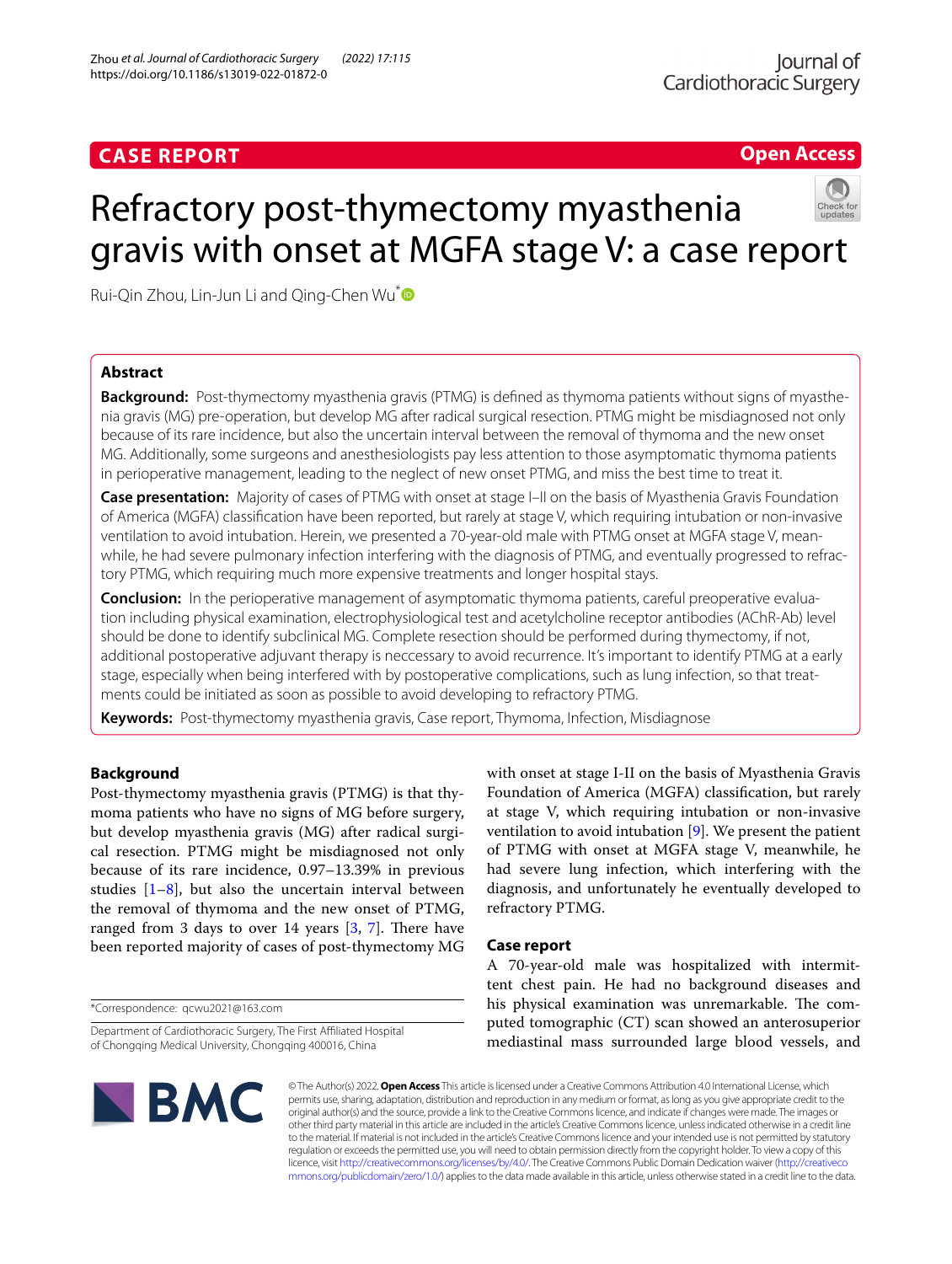positron emission tomographic (PET) scan revealed no evidence of a metastatic tumor. The thoracic CT angiography showed the shape of the vessel wall was still regular, and there was no obvious sign of flling defect. Thymoma was the most likely diagnosis and could be directly surgically resected post discussion and evaluation by our multidisciplinary team. As the patient had no signs of MG at that time, anti-AChR antibodies test and electromyogram were not performed. His lung function was normal. In April 2020, he received a median sternotomy, thymothymectomy, pericardiectomy and left upper lobectomy were performed to ensure a complete resection. Histology of the tumor showed a thymoma type B2 (WHO classifcation), Masaoka stage III. 9 days later, he was discharged without any postoperative complications. However, 14 Days after the surgery, he complained of dyspnea and fever, thoracic CT showed no evidence of tumor reccurence, but increased patchy density was seen in both lower lungs. He had a sudden loss of consciousness in the emergency room, and the blood gas analysis showed a type II respiratory failure with the level of partial pressure of carbon dioxide over 100 mmHg, endotracheal intubation and ventilator assisted ventilation were performed immediately. Severe pneumonia was diagnosed according to the clinical outcome, confrmed by the result of bacterial culture of bronchoalveolar lavage fuid, acinetobacter baumannii. With sensitive antibiotics treatment, the lung infection was controlled and his condition was markedly improved. However, we failed to wean him off ventilation. Neostigmine test was negative in this patient, but repetitive nerve stimulation test was positive and the titer of anti-AChR antibody was slightly elevated, at 0.43 nmol/L (cut-off value for positive:>0.5 nmol/L, questionable positive: 0.4–0.5 nmol/L, negative:<0.4 nmol/L), the neurologist suggested that PTMG should be taken into consideration, as patients with MG often require prolonged ventilatory support, we did tracheostomy to facilitate his weaning of the ventilator on day 10 after endotracheal intubation. With the administration of pyridostigmine bromide (180 mg/d), he could gradually wean off the ventilator. Nevertheless, he sufered form refractory diarrhea, a serious side efect of pyridostigmine bromide, then we discontinued the medications, leading to his ventilation requirement again, therewith, he was referred to neurology care unit for specialist treatment. Intravenous immunoglobulin (IVIG) was suggested as an optimal treatment, but was refused for its high cost at frst. Steroid pulse therapy was initiated instead, unfortunately the effect was slow and poor, so plasmapheresis and IVIG were administrated successively. At 4 months after his admission, he was eventually removed from the ventilator with a low dose tacrolimus of 1 mg/day.

## **Discussion**

Myasthenia gravis (MG) is caused by an autoimmune antibody against acetylcholine receptors on the neuromuscular junction, which usually coexists with thymoma. The incidence of thymoma in MG is about 10%-12%, and that of MG in thymoma is approximately 30% [[4,](#page-2-5) [6,](#page-2-6) [10](#page-2-7)]. Complete resection is the gold standard for treating thymoma. The complete remission rate after thymectomy in preoperative MG patients was 44.1–59.5% according to previous studies  $[11–13]$  $[11–13]$  $[11–13]$  $[11–13]$ . However, asymptomatic thymoma patients can develop PTMG. The mechanism of the onset of PTMG is unclear. Risk factors include a positive result for serum AChR-Ab, incomplete resection, and postoperative infection [\[7](#page-2-3)].

Some studies supported that elevated level of preoperative AChR-Ab could be proof of an subclinical MG [\[5](#page-2-10), [6](#page-2-6), [8\]](#page-2-1). Ito et al. divided their patients with PTMG into early and late onset group respectively, and found the early onset group may have had subclinical MG when they underwent initial surgery [\[2](#page-2-11)]. Previous studies revealed the incidence of PTMG in preoperative AchR-Ab positive patients were 23, 18.75 and 30.3%, respectively, and those of PTMG in preoperative AchR-Ab negative patients were 4.76, 2.78 and 0%, respectively [[5](#page-2-10), [7,](#page-2-3) [8\]](#page-2-1), which suggested that preoperative high level of AchR-Ab might be a predictive indicator for the development of PTMG. In our case, there was a limitation that the patient's preoperative Ach-Ab serum level and electromyogram weren't measured. Although the postoperative serum titer of AChR-Ab was just slightly elevated, the clinical symptoms of PTMG were quite serious, which indicated that AChR-Ab level had a poor correlation with the clinical severity of MG patient [[14\]](#page-2-12).

In the late onset group of Ito's study, they found PTMG was associated with tumor recurrence [[2\]](#page-2-11). Mineo et al. redid surgeries to remove residual fat tissue where increased metabolic activity were detected in the late onset PTMG patients, resulting in complete remission [[8\]](#page-2-1). However, in our case, the patient wasn't found any evidence of recurrence, Kondo et al. also didn't fnd any amelioration in PTMG patients after the resection of the residual thymus gland, which indicated extrathymic mechanism may play a role in the production of AchR-Ab [[4](#page-2-5)]. Studies found mature autoantigen-specifc T cells coming from thymomas could persist in the peripheral blood for many years [\[9,](#page-2-4) [15](#page-2-13)].

In our case, we blamed the patient's respiratory failure on the severe pneumonia initially, without awareness of coexisting PTMG. Actually, pneumonia is a common complication after thoracic surgeries, mainly attributed to the stagnation of airway secretion, which can be also caused by respiratory muscle weakness in MG patients. Infection can not only induce MG, but also lead to MG